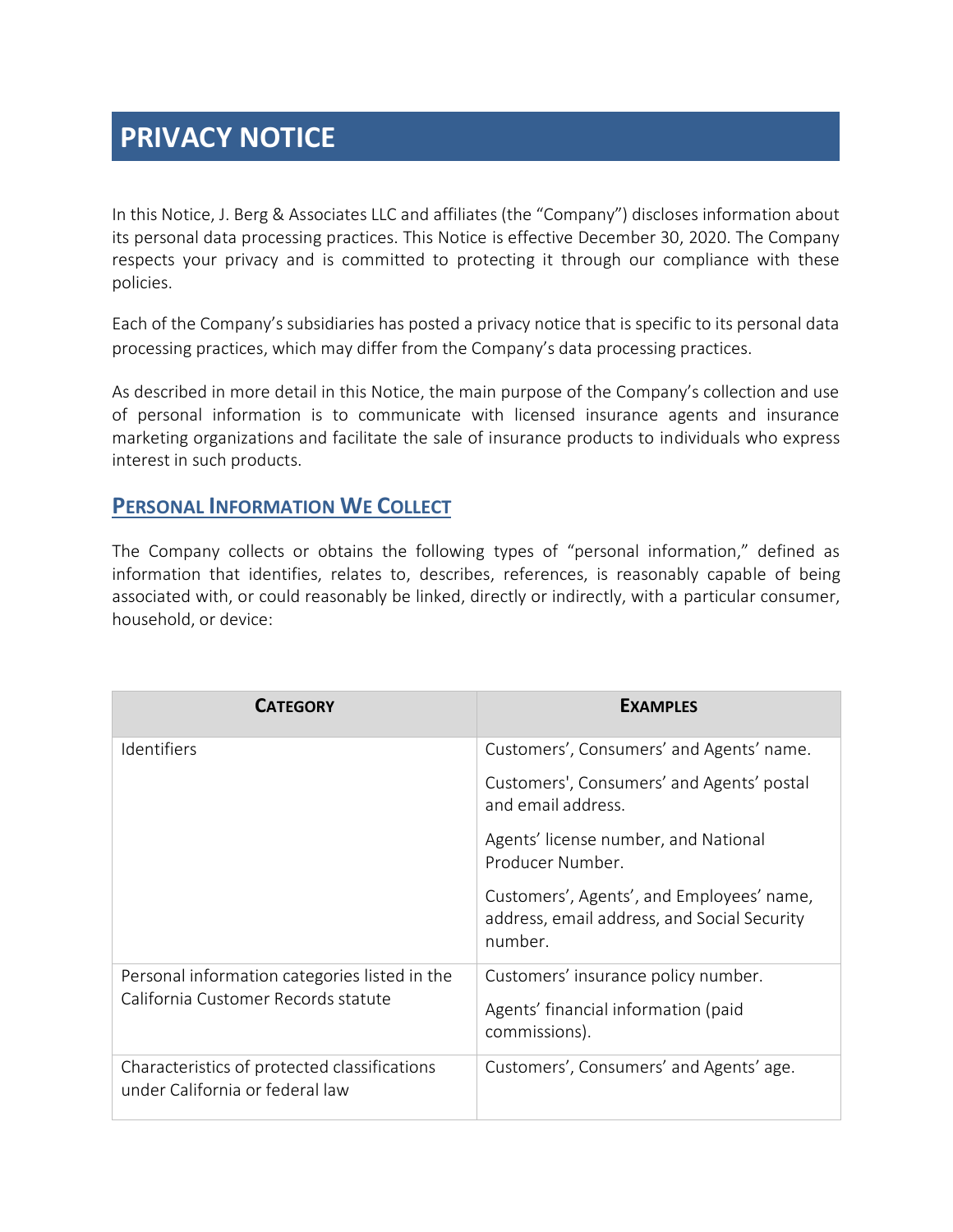|                                                   | Employees' age, race, marital status, and sex<br>or gender.                                |
|---------------------------------------------------|--------------------------------------------------------------------------------------------|
| Commercial information                            | Customers' products or services purchased.                                                 |
| Internet or other similar network activity        | Information on a user's interaction with our<br>websites, applications, or advertisements. |
| Geolocation data                                  | Location of website users.                                                                 |
| Professional or employment-related<br>information | Employees' and contractors' job history<br>submitted to us                                 |
| Education information                             | Employees' and contractors' education<br>information submitted to us.                      |

The Company does not collect biometric information or sensory data.

# **SOURCES OF PERSONAL INFORMATION**

The Company collects the categories of personal information above from the following categories of sources:

- Directly from users when they provide information electronically, by phone, or by mail;
- Our affiliates and business partners;
- Our agents;
- Lead vendors to whom you have provided your information;
- Client referrals:
- Data verification services:
- Users' browsers;
- Marketing vendors and advertising networks; and
- Social media, if you provide us information on social media platforms.

The Company obtains information pertaining to insurance agents primarily from the agents themselves when they choose to affiliate with the Company. The Company obtains information pertaining to consumers seeking to purchase insurance products from referrals and written and electronic consumer inquiries regarding insurance products (including through companies that assist in the delivery of such inquiries). The Company also obtains such information from its subsidiaries.

## **USE OF PERSONAL INFORMATION**

The Company may use or disclose the personal information that it collects for one or more of the following purposes: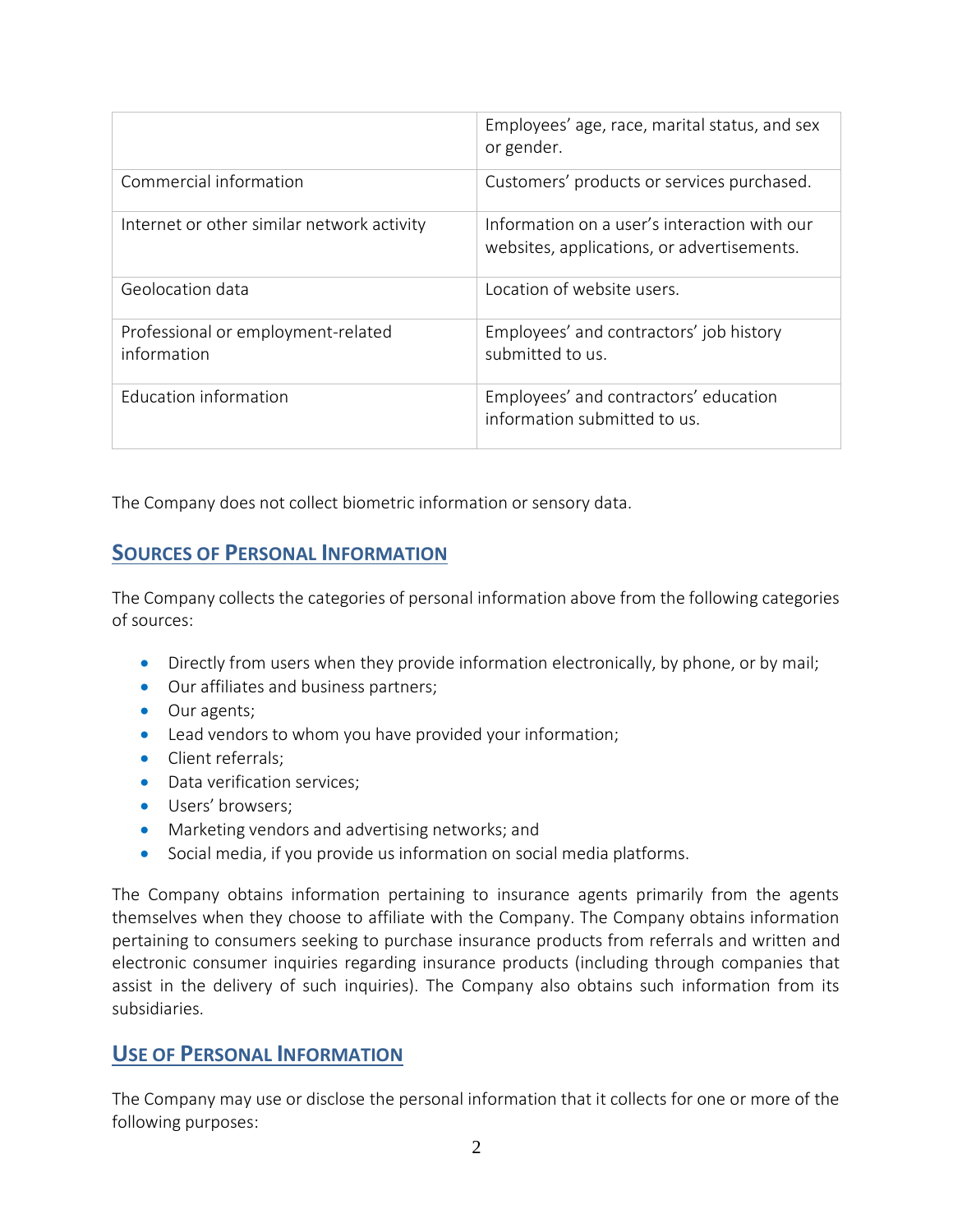- Provide you products and services;
- Address your inquiries;
- Process transactions;
- Tailor the content and information that we may send or display to you;
- Where permitted, for marketing and promotional purposes, such as to provide information to you about the products and services we offer;
- Analyze use of our products and services, where permitted by law;
- Develop new products and services;
- Provide and personalize our services;
- Comply with legal obligations;
- Protect our rights, property, and safety or the rights, property, and safety of others;
- As described to you when collecting your personal information or as otherwise set forth in applicable law;
- Evaluate or conduct a merger, divestiture, restructuring, reorganization, dissolution, or other sale or transfer of some or all of our assets, whether as a going concern or as part of bankruptcy, liquidation, or similar proceeding, in which personal information held by us about our customers is among the assets transferred.

The Company uses information pertaining to insurance agents to communicate with and compensate insurance agents. The Company uses information pertaining to consumers seeking to purchase insurance products to contact such consumers and provide policy services.

From time to time, the Company may contact you via email, mail, and/or telemarketing calls, for the purpose of providing announcements, promotional offers, alerts, confirmations, surveys, and/or other general communication. If you would like to stop receiving marketing or promotional communications via email, mail, and/or telemarketing calls from the Company, you may opt out of such communications by contacting us at the toll-free number or email address listed below.

#### **SHARING PERSONAL INFORMATION**

The Company may disclose your personal information to a third party for a business purpose. The Company may share the personal information of consumers with licensed insurance agents, insurance carriers, service providers, all primarily for the purpose of facilitating the sale of insurance products to individuals who are interested in purchasing insurance products.

In the preceding 12 months, the Company may have disclosed the following categories of personal information for a business purpose: identifiers, California Customer Records personal information categories, protected classification characteristics under California or federal law, commercial information, and internet or other similar network activity.

## **COOKIE POLICY**

Our website may use "cookies" to enhance user experience. User's web browser places cookies on their hard drive for record-keeping purposes and sometimes to track information about them.